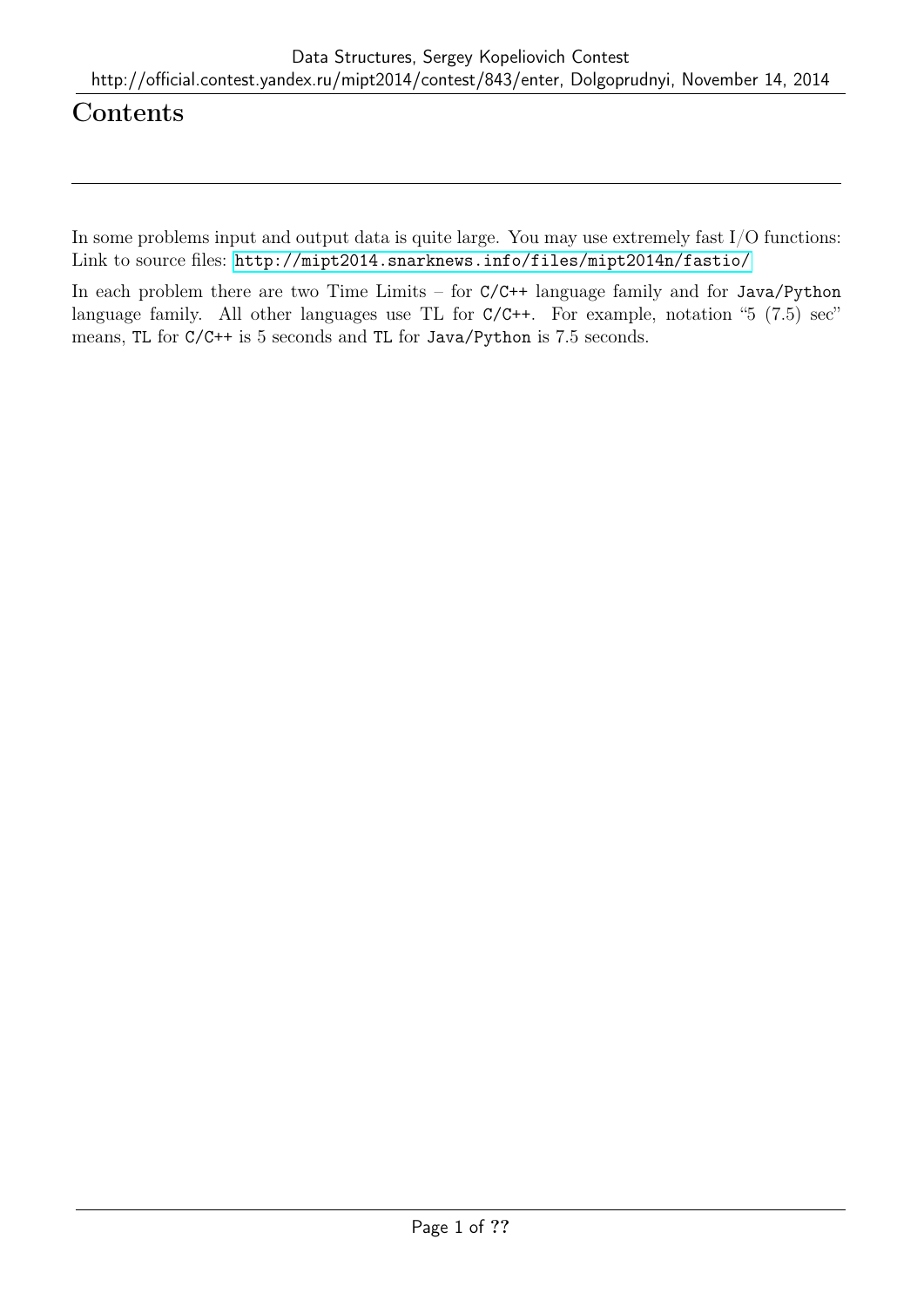# Warm-up

# Problem A. Fast addition [5 (7.5) sec, 256 mb]

There is array of integer numbers. Length of the array is  $n = 2^{24}$ . Initially it is filled by zeroes. You have to proceed m random queries kind of "add number to the given segment". Then you have to proceed q random queries kind of "find sum on the given segment".

### Input

The first line contains numbers  $m, q$  ( $1 \leq m, q \leq 2^{24}$ ). The second line contains pair of integer numbers  $a, b$  from 1 to  $10<sup>9</sup>$ . This pair is used in generator of random numbers.

```
0. unsigned int a, b; // input data
1. unsigned int cur = 0; // 32-bit integer
2. unsigned int nextRand() {
3. cur = cur * a + b; // computation with overflow
4. return cur \gg 8; // number from 0 to 2^{24} - 1.
5. }
   Each query of the first type is generated as follows:
1. add = nextRand(); // the number to add to the segment
2. l = \text{nextRand}();
```

```
3. r = \text{nextRand}();
```

```
4. if (1 > r) swap(1, r); // we've got the segment [1..r]
```
Each query of the second type is generated as follows:

```
1. l = \text{nextRand}();
```

```
2. r = \text{nextRand}();
```

```
3. if (1 > r) swap(1, r); // we've got the segment [1..r]
```
At first the first type queries are generated, then the second type queries.

# Output

Output sum of all answers to all queries of the second type modulo  $2^{32}$ .

### Examples

| fastadd.in | fastadd.out |
|------------|-------------|
| 55         | 811747796   |
| 13 239     |             |

### **Note**

```
Sequence of queries from the sample:
[13..170] += 0
[28886..375523] += 2221
[2940943..13131777] += 4881801
[2025901..10480279] += 4677840
[4943766..6833065] += 9559505
get sum [13412991..13937319]
get sum [1871500..6596736]
get sum [7552290..14293694]
get sum [1268651..16492476]
get sum [2210673..13075602]
```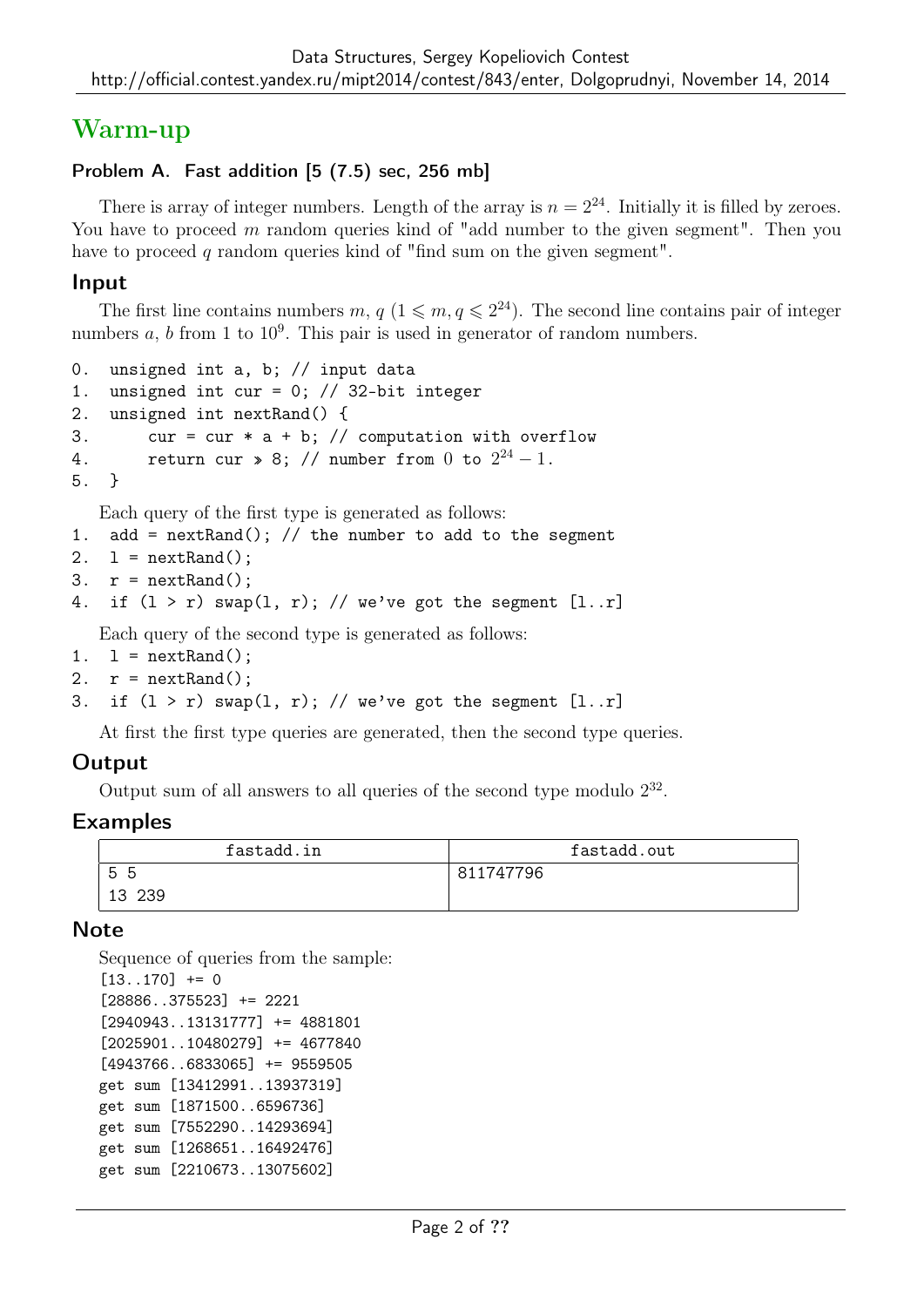# Problem B. All minimums [0.25 (0.5) sec, 256 mb]

You are given an array of integer numbers  $a_1, a_2, \ldots, a_n$ . For each subsegment  $[a_L..a_R]$  let denote  $F(L, R) := min\{a_L, ..., a_R\}.$ Calculate

$$
\sum_{1 \leqslant L \leqslant R \leqslant n} F(L, R)
$$

mean "sum of minimums of all subsegments".

### Input

The first line contains integer  $n (1 \le n \le 100000)$  — size of the array. The second line contains elements of the array separated by spaces, all numbers are integers from  $-10^6$  to  $10^6$ .

### **Output**

Output the only number — sum of minimums of all subsegments of the array  $a$ .

### Examples

| minsum.in          | minsum.out |
|--------------------|------------|
|                    | 5          |
| 5                  |            |
| $\overline{2}$     | $-19$      |
| $-101$             |            |
| 4                  | 20         |
| 1 2 3 4            |            |
| 5                  | $-52$      |
| $-3$ 2 $-4$ 1 $-5$ |            |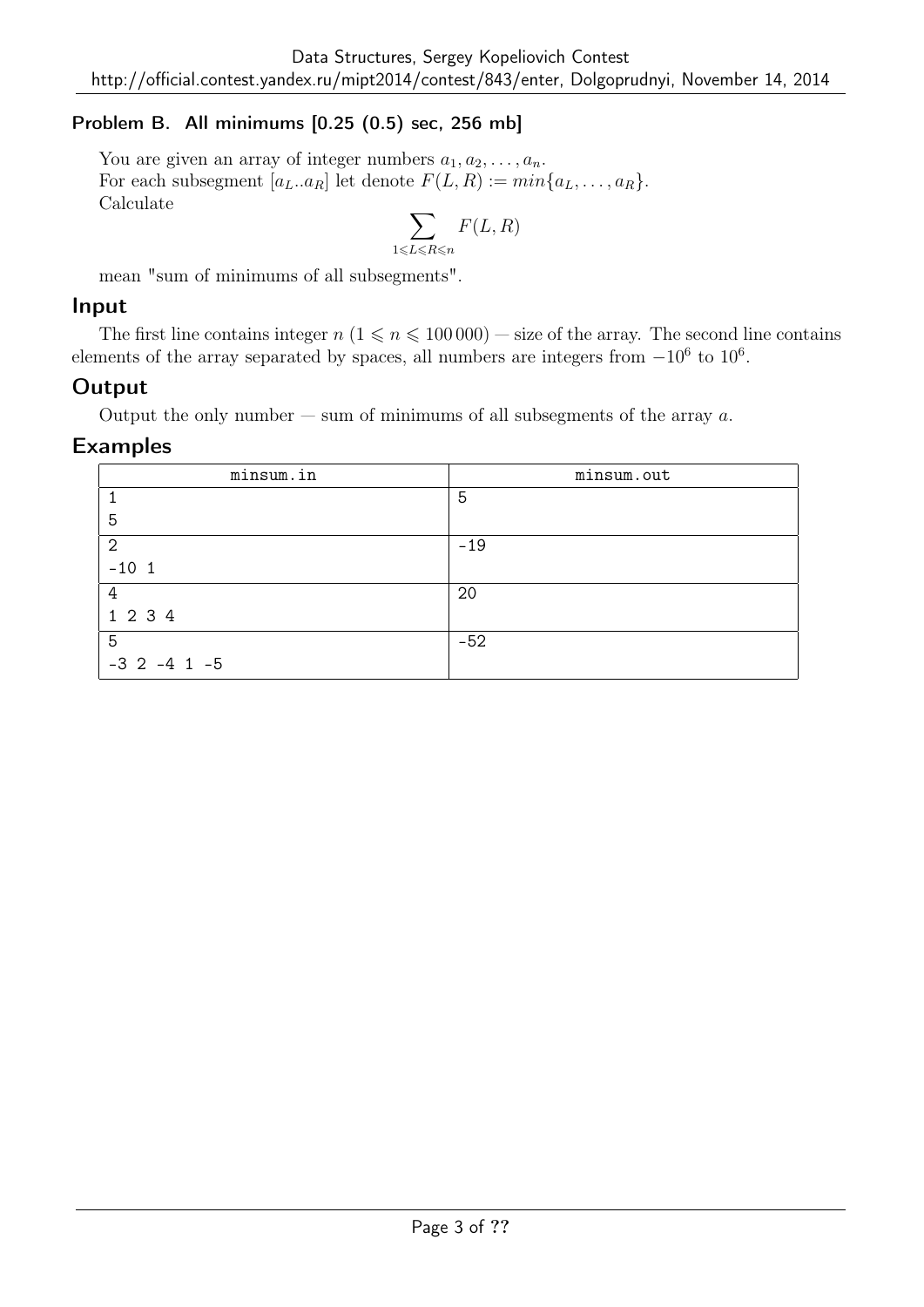# The meat

# Problem C. Yet another k-th statistic [5 (7.5) sec, 256 mb]

Initially you have an array of integer numbers.

You have to proceed three types of queries:

- $\pm$  i x Insert the number x to the *i*-th position (size of the array increases by one)
- i Erase the number on *i*-th position of array (size of the array decreases by one)
- ? L R x Say, how many numbers y on positions  $L \leqslant i \leqslant R$  such, that  $y \leqslant x \ (|x| \leqslant 10^9)$

All indeces i, L, R are numbered from zero. All numbers in queries are integers. All queries are correct. Example of the query: " $+ 0 x$ " means "insert x to the beginning of the array". Initially amount of elements in array is  $N(0 \leq N \leq 10^5)$ . Numbers in array do not exceed  $10^9$  by absolute value. Amount of queries is  $K$   $(1 \leq K \leq 10^5)$ .

### Example

| kthstat.in                     | kthstat.out    |
|--------------------------------|----------------|
| 10                             | $\mathbf{1}$   |
| 455184306 359222813 948543704  | $\overline{2}$ |
| 914773487 861885581 253523     | 2              |
| 770029097 193773919 581789266  | 0              |
| 457415808                      | $\overline{2}$ |
| 1<br>-                         |                |
| ? 2 5 527021001                |                |
| 0 5 490779085<br>7.            |                |
| 0 5 722862778<br>7             |                |
| 9 448694272<br>$\pm$           |                |
| 5<br>-                         |                |
| 1 2 285404014<br>7             |                |
| 4                              |                |
| ? 3 4 993634734                |                |
| 414639071<br>$\Omega$<br>$\pm$ |                |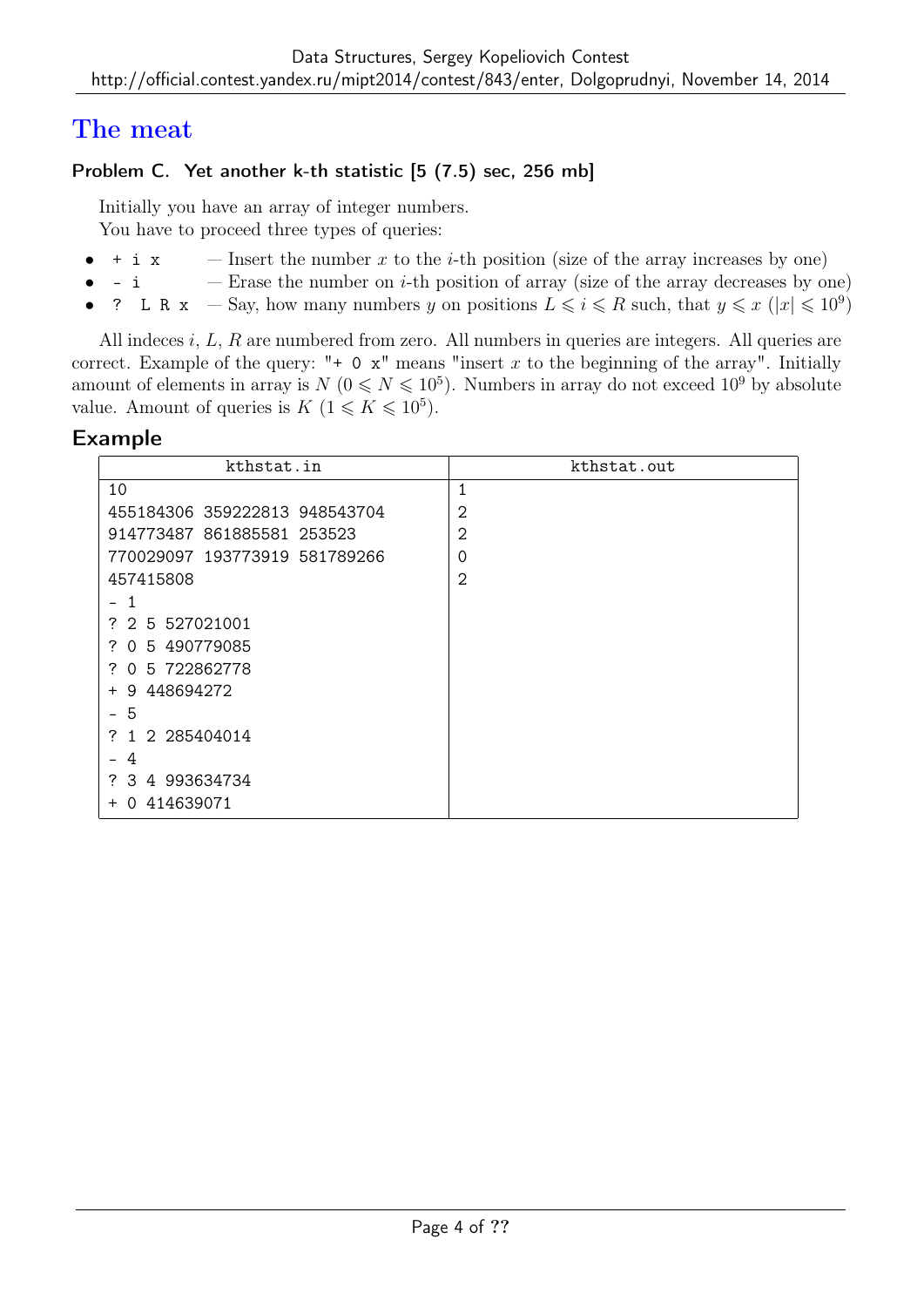## Problem D. Shots at Walls [3 (4.5) sec, 256 mb]

A new pistol is being tested. The pistol can fire shots with variant bullet speeds. In some points of time shots are fired from the point of origin with certain horizontal speeds, and in some other points of time walls are built on a horizontal platform. The walls are non-singular segments lying on lines that do not go through the point of origin. The walls may intersect. For processing of the test results, you are to determine the time that each shot bullet had been flying for. You can assume that the speed of the bullet after shot is constant. The pistol stops immediately after touching any wall.

### Input

Each line of the input begins with either "shot", "wall", or "end" (without quotes). The number of lines doesn't exceed 50 000. After "shot", the two coordinates of speed of the bullet are listed; the speed cannot be zero. After "wall", the four numbers follow, being the coordinates of wall's beginning and end. "end" denotes the end of the input. All the coordinates are integers whose absolute values doesn't exceed 10 000. All the events are listed in chronological order, and time intervals between the events exceed the time needed to build a wall, or the time needed for bullet to reach the next wall or end of the proving ground.

### Output

For each of the shots, you must output the single number, on a line by itself: the time that the bullet had been flying for, with precision of 10<sup>−</sup><sup>6</sup> . If the bullet doesn't hit any wall, you must output "Infinite" instead of a number.

# Example